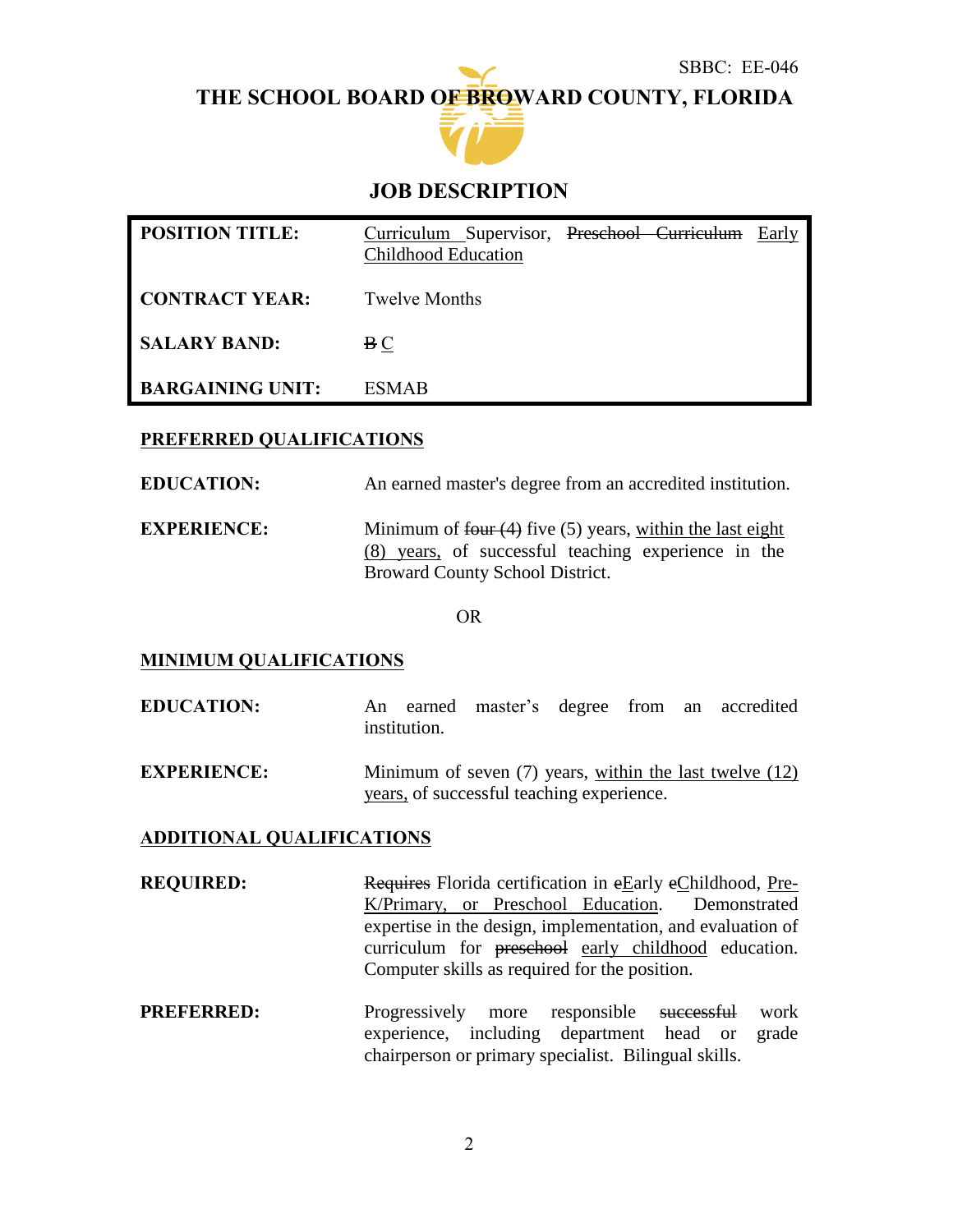| <b>REPORTS TO:</b>    | Coordinator, Pre-Kindergarten Early Intervention<br><b>Program Director, Head Start or designee</b>                                                                                                                                                                                                                   |
|-----------------------|-----------------------------------------------------------------------------------------------------------------------------------------------------------------------------------------------------------------------------------------------------------------------------------------------------------------------|
| <b>SUPERVISES:</b>    | supervisory services in preschool<br><b>Provides</b><br>early<br>childhood curriculum for all preschool early childhood<br>programs and staff as assigned.                                                                                                                                                            |
| <b>POSITION GOAL:</b> | To<br>developmentally appropriate<br>ensure<br>curriculum/program practices in preschool<br>early<br>childhood education through designing, planning,<br>developing, implementing, coordinating, evaluating, and<br>monitoring the preschool early childhood programs in<br>support of the District's Strategic Plan. |

### **ESSENTIAL PERFORMANCE RESPONSIBILITIES:**

## **The Curriculum Supervisor, Preschool Curriculum Early Childhood Education shall:**

- 1. coordinate curriculum/program practices for the existing preschool early childhood classes in elementary schools and contracted sites.
- 2. determine the extent to which respective preschool early childhood education curricula is being implemented in the schools and centers in coordination with Program Evaluation.
- 3. provide direct assistance to classroom teachers.
- 4. determine the extent to which the standards of excellence and service in instructional programs are being maintained.
- 5. coordinate the efforts of respective school-based curriculum representatives at the elementary school level.
- 4. 6. assist in the development and identification of relevant research in coordination with Program Evaluation.
- 5.7. participate in the development and/or coordination of the development of all respective Child Development Early Childhood programs and management systems being implemented.
- 8. conduct outreach and build partnerships with local, state, and federal agencies, non-profits, the business community and other organizations engaged in early childhood intervention services, particularly those targeting underserved and disadvantaged communities.
- 6.9. participate in the evaluation and the selection of materials and equipment appropriate to teaching of preschool early childhood education.
- 7.10. represent the department on matters pertaining to preschool early childhood education.
- 8.11. participate in the coordination, development, and/or teaching of the preschool early childhood in-service courses in coordination with the Human Resource Development Talent Development Department.
- $9-12$ . serve in staff advisory capacity to the curriculum councils.
- $12.13$ . represent the dD istrict on preschool early childhood education at the national,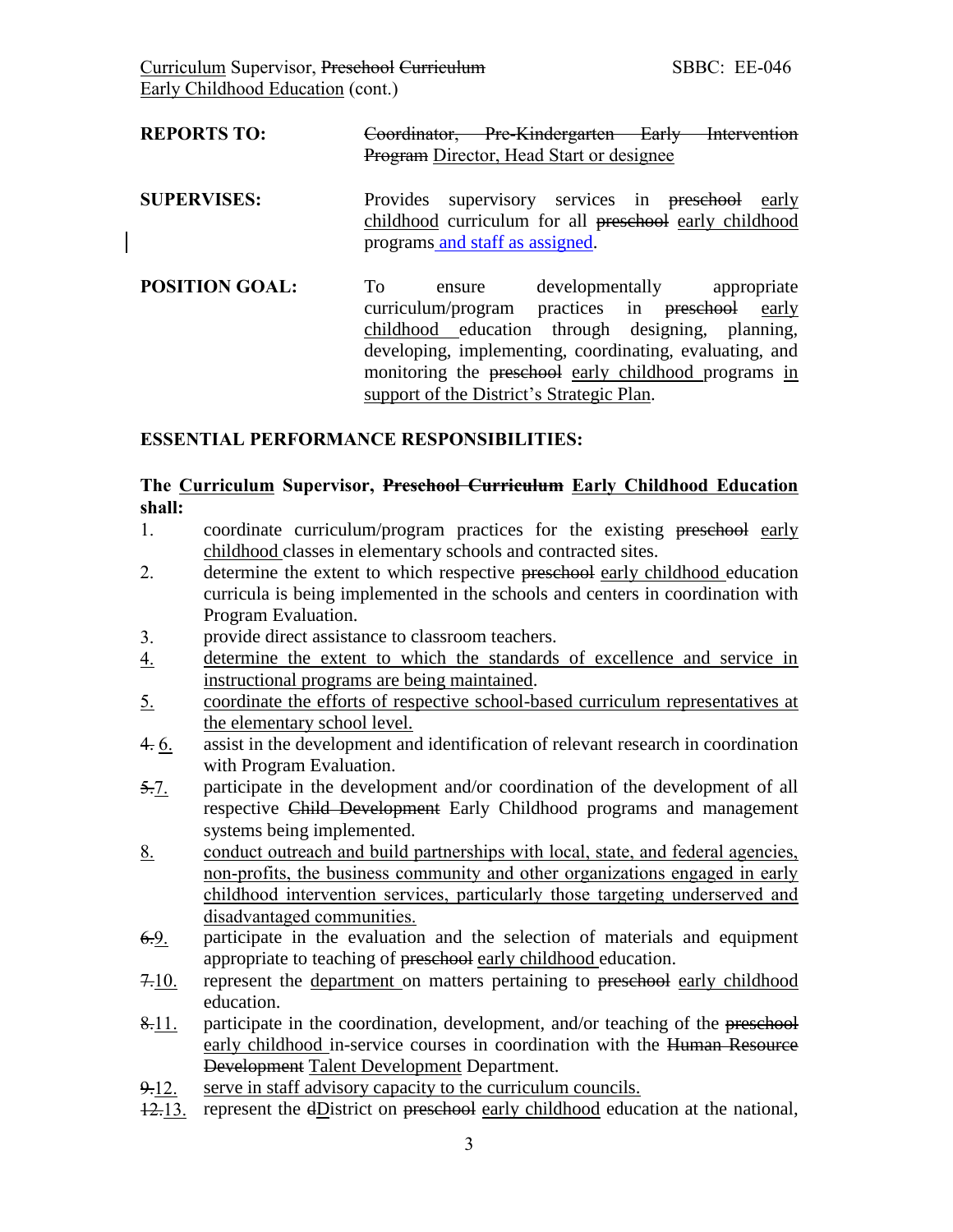state and local levels. This includes speaking to parent and community groups.

- 14. provide coaching and mentoring to early childhood administrators, teachers, and staff.
- 10.15. participate in coordinating the planning and staging of activities in preschool early childhood education.
- 11.16. participate, successfully, in the training professional development programs offered to increase enhance the individual's skills and proficiency related to the assignments job responsibilities.
- 12.17. review current developments, literature and technical sources of information related to job responsibilityies.
- 13.18. ensure adherence to good safety procedures.
- 19. perform and promote all activities in compliance with equal employment and nondiscrimination policies of The School Board of Broward County, Florida.
- 14.20. perform other duties as assigned by the Sehool Readiness Director Head Start, or designee.
- 15.21. follow federal and state laws, Head Start Program Performance Standards, as well as School Board policies.

#### **SIGNIFICANT CONTACTS- frequency, contact, purpose, and desired end result:**

Works with representatives from public, non-profit and private providers representing early childhood education to ensure the programs offered by the Early Childhood Education Department are effective and meet the educational and developmental needs of the target student population.

#### **PHYSICAL REQUIREMENTS:**

Light work: Exerting up to 20 pounds of force occasionally, and/or up to 10 pounds of force as frequently as needed to move objects.

#### **TERMS OF EMPLOYMENT:**

Salary and benefits shall be paid consistent with the District's approved compensation plan. Length of the work year and hours of employment shall be those established by the School Board.

## **FLSA OVERTIME CATEGORY:**

Job is exempt from the overtime provisions of the Fair Labor Standards Act.

#### **EVALUATION:**

Performance will be evaluated in accordance with Board Policy.

Board Approved: 7/17/90 & Adopted: 8/21/90 Realignment: 4/11/95 Alignment Title Change: 5/9/2000 Board Adopted: 12/16/03 Revised: 7/1/05 Revised: 10/15/2012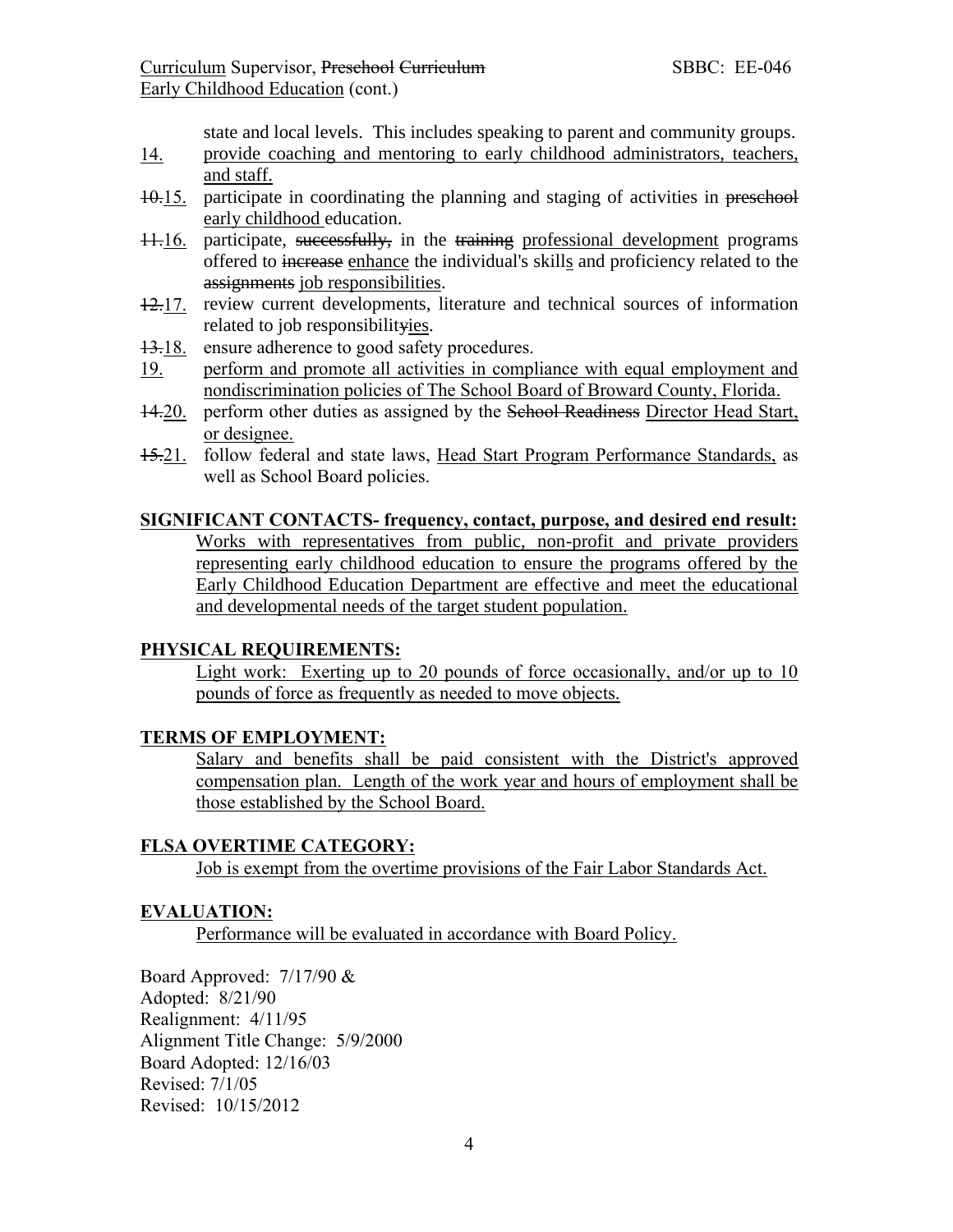2012-2013 Organizational Chart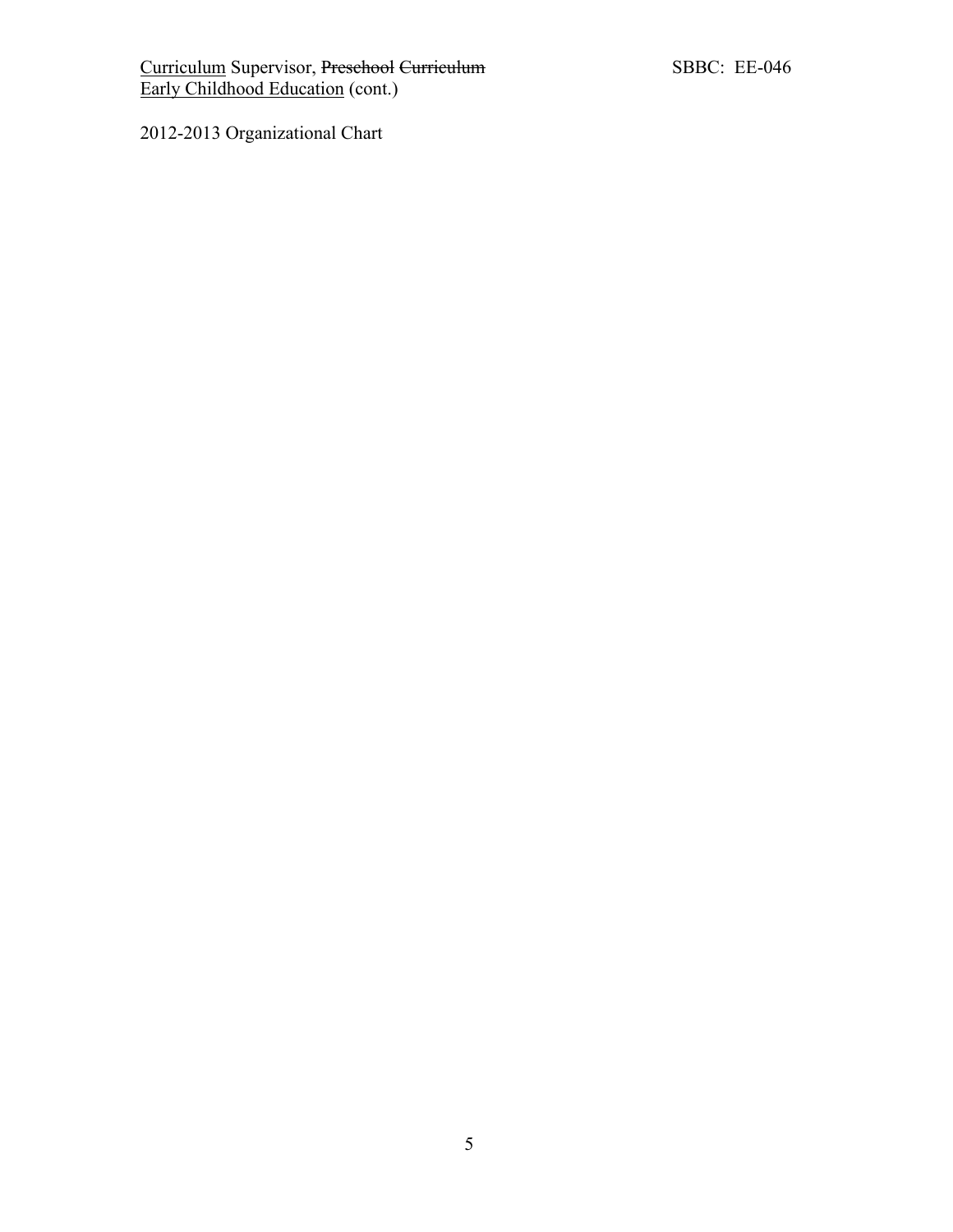## **Position Factor Listing**

Curriculum Supervisor, Preschool Curriculum Early Childhood Education Point Range: 945-1044

## **Position Factors**

## **1. Knowledge**: Combined required **minimum education/experience for competent performance**

|                            | <b>Experience Range - Years</b> |         |      |  |
|----------------------------|---------------------------------|---------|------|--|
| Education                  | Up to $3$                       | $4 - 7$ | $8+$ |  |
| A. High School             |                                 |         |      |  |
| B. A.A/Vocational training |                                 |         |      |  |
| C. $B.S/B.A.$              |                                 |         |      |  |
| D. M.S/ M.A.               |                                 |         |      |  |
| E. $MS+$ (Sr. Mgmt.)       |                                 |         |      |  |
|                            |                                 |         |      |  |

## **2. Human Relations Skills**: All interpersonal skills required to produce the desired end result

| <b>Required skill level</b>                                                                                                                                                                           |  |  | *Organization Contact Level |   |   |
|-------------------------------------------------------------------------------------------------------------------------------------------------------------------------------------------------------|--|--|-----------------------------|---|---|
| A. Moderately important; courtesy/tact                                                                                                                                                                |  |  |                             | 3 | 4 |
| B. Important; communicate ideas/lead team                                                                                                                                                             |  |  |                             | 3 | 4 |
| C. Very important; influencing others; supervise/manage                                                                                                                                               |  |  |                             | 3 | 4 |
| D. Critical to end result; convincing others; lead/motivate                                                                                                                                           |  |  | 2                           | 3 | 4 |
| <i>*Definitions</i><br>1 - Immediate workgroup<br>2 - Outside of immediate workgroup<br>3 - Assistant/Associate/Deputy Superintendents 4 - Superintendent, School Board; critical external<br>parties |  |  |                             |   |   |

# **3. Problem Solving:** Thinking environment to perform job duties

- A. Follow established routine and well-defined patterns
- B. Some analysis; known solutions
- C. Apply established principles; determine method
- D. Follows broad policies; known objectives
- E. Establish policies based on goals/strategies